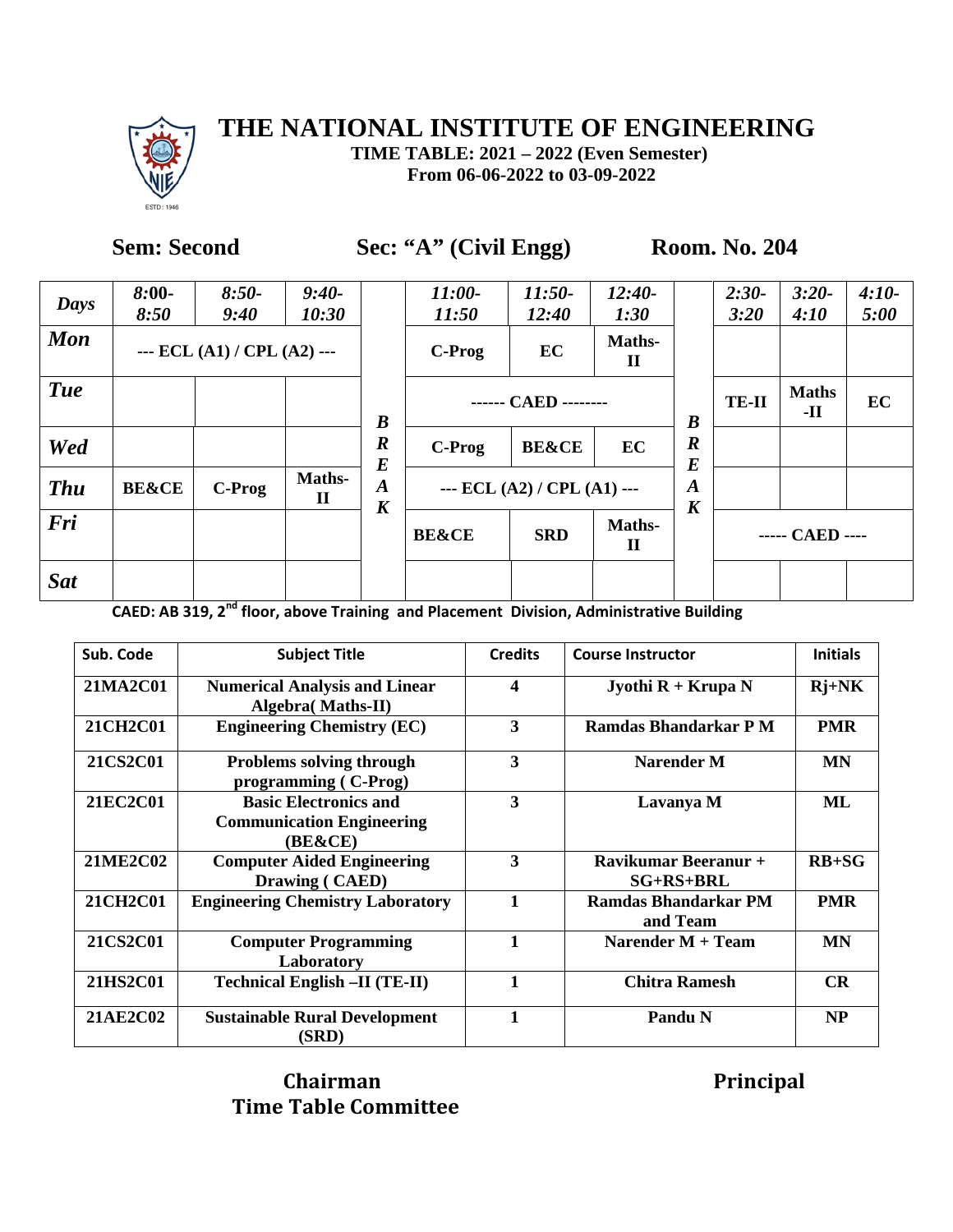

**TIME TABLE: 2021 – 2022 (Even Semester) From 06-06-2022 to 03-09-2022**

### **Sem: Second Sec: "B"(Civil Engg) Room. No. 204/ 205**

| Days       | $8:00-$<br>8:50        | $8:50-$<br>9:40 | $9:40-$<br>10:30 |                                      | $11:00-$<br>11:50       | $11:50-$<br>12:40             | $12:40-$<br>1:30       |                                      | $2:30-$<br>3:20 | $3:20-$<br>4:10             | $4:10-$<br>5:00 |
|------------|------------------------|-----------------|------------------|--------------------------------------|-------------------------|-------------------------------|------------------------|--------------------------------------|-----------------|-----------------------------|-----------------|
| <b>Mon</b> | Maths-<br>$\mathbf{I}$ | EC              | C-Prog           |                                      |                         |                               |                        |                                      |                 |                             |                 |
| <b>Tue</b> |                        |                 |                  | $\boldsymbol{B}$                     | <b>BE&amp;CE</b>        | EC                            | Maths-<br>$\mathbf{I}$ | $\boldsymbol{B}$                     |                 | $-$ ECL (B1) / CPL (B2) $-$ |                 |
| Wed        | ---- CAED ----         |                 |                  | $\boldsymbol{R}$<br>$\boldsymbol{E}$ | <b>BE&amp;CE</b><br>205 | <b>Maths-II</b><br>205        | C-Prog<br>205          | $\boldsymbol{R}$<br>$\bm E$          |                 |                             |                 |
| <b>Thu</b> |                        |                 |                  | $\boldsymbol{A}$<br>$\boldsymbol{K}$ | EC                      | <b>BE&amp;CE</b>              | <b>SRD</b>             | $\boldsymbol{A}$<br>$\boldsymbol{K}$ |                 |                             |                 |
| Fri        |                        |                 |                  |                                      |                         | --- ECL $(B2) / CPL (B1)$ --- |                        |                                      | <b>TE-II</b>    | <b>Maths</b><br>-11         | $C -$<br>Prog   |
| <b>Sat</b> |                        |                 |                  |                                      |                         | ---- CAED ----                |                        |                                      |                 |                             |                 |

**CAED: AB 319, 2nd floor, above Training and Placement Division, Administrative Building**

| Sub. Code       | <b>Subject Title</b>                                                        | <b>Credits</b>   | <b>Course Instructor</b>            | <b>Initials</b> |
|-----------------|-----------------------------------------------------------------------------|------------------|-------------------------------------|-----------------|
| 21MA2C01        | <b>Numerical Analysis and Linear</b><br><b>Algebra</b> (Maths-II)           | $\boldsymbol{4}$ | Darshan $N S + V$ eeranayaka        | $NSD+VN$        |
| 21CH2C01        | <b>Engineering Chemistry (EC)</b>                                           | 3                | Sukanya Ravishankar L               | <b>LSR</b>      |
| 21CS2C01        | Problems solving through<br>programming (C-Prog)                            | 3                | <b>Narender M</b>                   | <b>MN</b>       |
| <b>21EC2C01</b> | <b>Basic Electronics and</b><br><b>Communication Engineering</b><br>(BE&CE) | 3                | Anupama B C                         | <b>BCA</b>      |
| 21ME2C02        | <b>Computer Aided Engineering</b><br>Drawing (CAED)                         | 3                | <b>Tajmul Pasha</b><br>$+AA+BS+BRL$ | $TP+AA$         |
| 21CH2C01        | <b>Engineering Chemistry Laboratory</b>                                     | $\mathbf{1}$     | Sukanya Ravishankar L<br>$+$ Team   | <b>LSR</b>      |
| 21CS2C01        | <b>Computer Programming</b><br>Laboratory                                   | 1                | Narender M + Team                   | <b>MN</b>       |
| 21HS2C01        | <b>Technical English -II (TE-II)</b>                                        | 1                | <b>Chitra Ramesh</b>                | CR              |
| 21AE2C02        | <b>Sustainable Rural Development</b><br>(SRD)                               | $\mathbf{1}$     | <b>Sachin V</b>                     | <b>VS</b>       |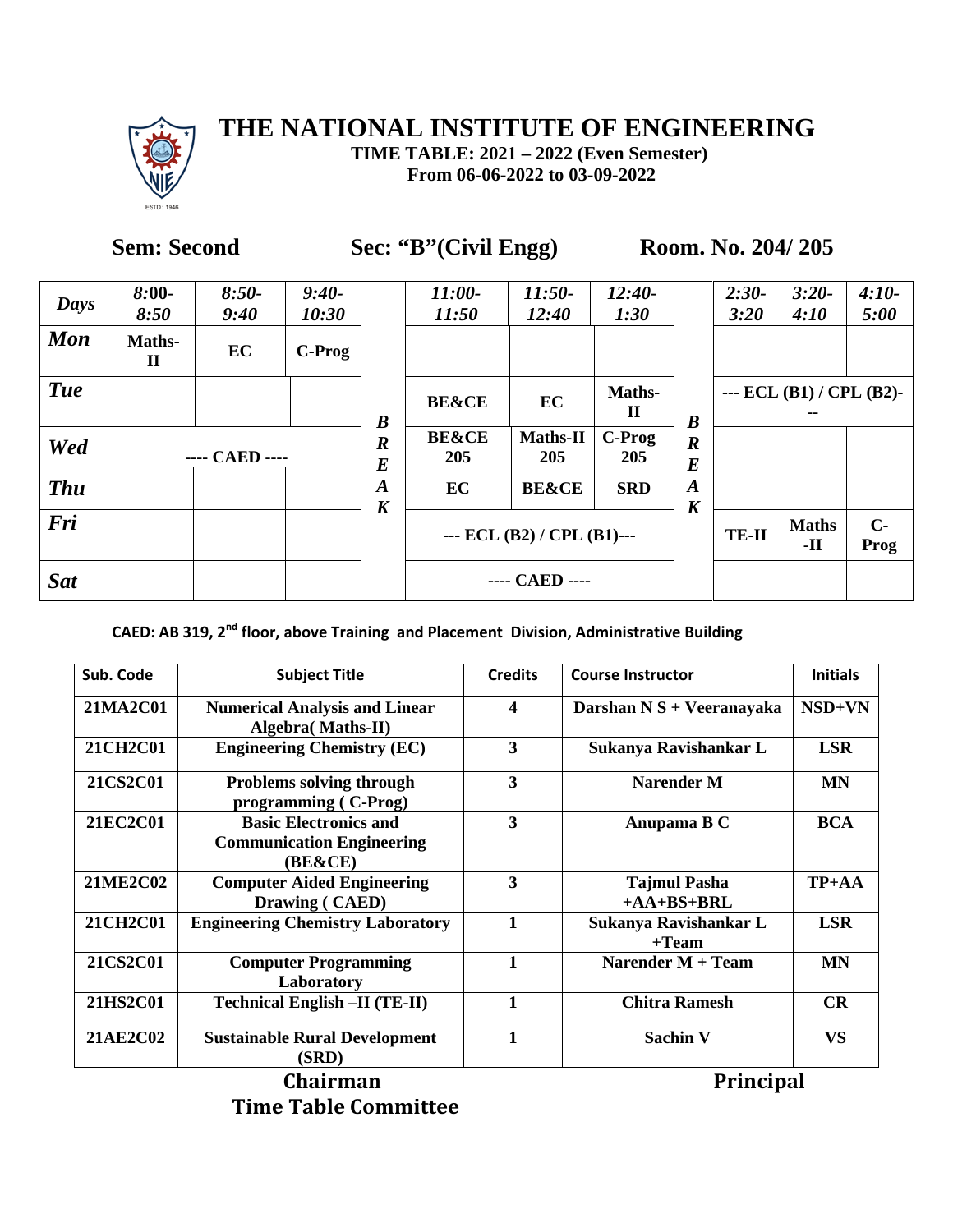

**TIME TABLE: 2021 – 2022 (Even Semester) From 06-06-2022 to 03-09-2022**

**Sem: Second Sec: "C" (Comp Science and Engg) Room No. 205**

| Days       | $8:00-$<br>8:50        | $8:50-$<br>9:40  | $9:40-$<br>10:30 |                                      | 11:00-<br>11:50  | $11:50-$<br>12:40          | $12:40-$<br>1:30       |                                      | $2:30-$<br>3:20 | $3:20-$<br>4:10                    | $4:10-$<br>5:00              |
|------------|------------------------|------------------|------------------|--------------------------------------|------------------|----------------------------|------------------------|--------------------------------------|-----------------|------------------------------------|------------------------------|
| <b>Mon</b> |                        |                  |                  |                                      |                  | --- ECL $(C1)/CPL(C2)$ --- |                        |                                      | <b>TE-II</b>    | EC                                 | <b>Maths</b><br>$\mathbf{H}$ |
| <b>Tue</b> |                        | ---- CAED ----   |                  | $\boldsymbol{B}$                     | <b>Maths-II</b>  | <b>BE&amp;CE</b>           | EC                     | $\boldsymbol{B}$                     |                 |                                    |                              |
| Wed        | Maths-<br>$\mathbf{I}$ | <b>BE&amp;CE</b> | C-Prog           | $\boldsymbol{R}$<br>$\bm E$          |                  |                            |                        | $\boldsymbol{R}$<br>$\bm E$          |                 |                                    |                              |
| <b>Thu</b> |                        |                  |                  | $\boldsymbol{A}$<br>$\boldsymbol{K}$ | EC               | C-Prog                     | Maths-<br>$\mathbf{I}$ | $\boldsymbol{A}$<br>$\boldsymbol{K}$ |                 | --- $ECL (C1) / CPL ($<br>$C2$ --- |                              |
| Fri        |                        |                  |                  |                                      |                  | ---- CAED ----             |                        |                                      |                 |                                    |                              |
| <b>Sat</b> |                        |                  |                  |                                      | <b>BE&amp;CE</b> | C-Prog                     | <b>SRD</b>             |                                      |                 |                                    |                              |
|            |                        |                  |                  |                                      |                  |                            |                        |                                      |                 |                                    |                              |

**CAED: AB 319, 2nd floor, above Training and Placement Division, Administrative Building**

| Sub. Code       | <b>Subject Title</b>                                                         | <b>Credits</b> | <b>Course Instructor</b>    | <b>Initials</b> |
|-----------------|------------------------------------------------------------------------------|----------------|-----------------------------|-----------------|
| 21MA2C01        | <b>Numerical Analysis and Linear</b><br>Algebra (Maths-II)                   | 4              | Darshan N S + Shuba Nagaraj | NSD +SN         |
| <b>21CH2C01</b> | <b>Engineering Chemistry (EC)</b>                                            | 3              | Lakshmi Ranganath V         | <b>LVR</b>      |
| 21CS2C01        | <b>Problems solving through</b><br>programming (C-Prog)                      | 3              | Lokesh S                    | <b>SL</b>       |
| 21EC2C01        | <b>Basic Electronics and Communication</b><br><b>Engineering (BE&amp;CE)</b> | 3              | <b>Kavitha S S</b>          | <b>SSK</b>      |
| 21ME2C02        | <b>Computer Aided Engineering Drawing</b><br>CAED)                           | 3              | Yogesh KK +DCM+SLA+HSS      | YKK+DCM         |
| 21CH2C01        | <b>Engineering Chemistry Laboratory</b>                                      | 1              | Lakshmi Ranganath V + Team  | <b>LVR</b>      |
| 21CS2C01        | <b>Computer Programming Laboratory</b>                                       | 1              | Lokesh S + Team             | <b>SL</b>       |
| 21HS2C01        | Technical English -II (TE-II)                                                | $\mathbf{1}$   | <b>Chitra Ramesh</b>        | <b>CR</b>       |
| 21AE2C02        | <b>Sustainable Rural Development (SRD)</b>                                   | 1              | Srirashmi S                 | SS              |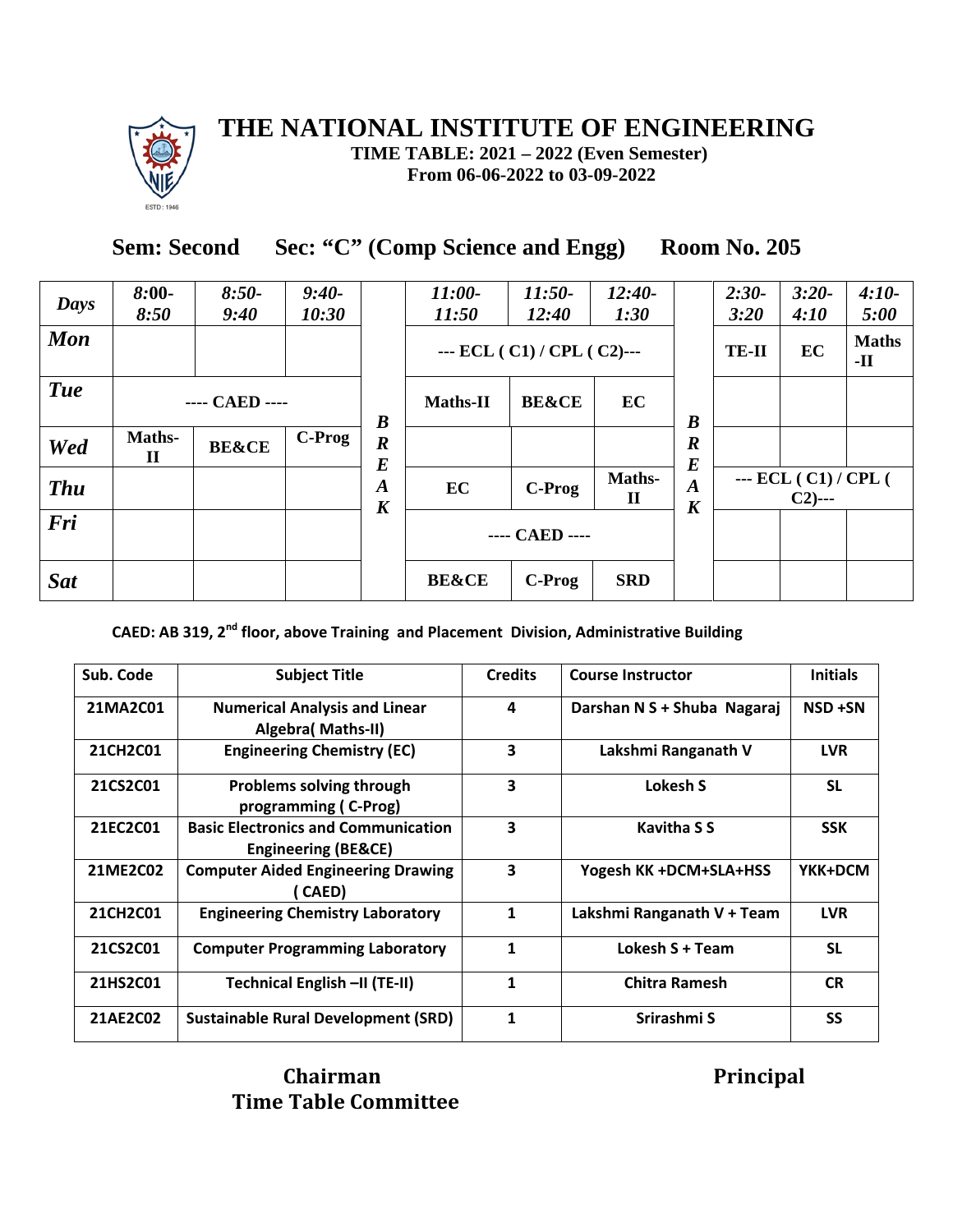

**TIME TABLE: 2021 – 2022 (Even Semester) From 06-06-2022 to 03-09-2022**

## **Sem: Second Sec: "D" (Comp Science and Engg) Room No. 205**

| Days       | $8:00-$<br>8:50  | $8:50-$<br>9:40  | $9:40-$<br>10:30       |                                      | $11:00-$<br>11:50 | $11:50-$<br>12:40           | $12:40-$<br>1:30 |                             | $2:30-$<br>3:20           | $3:20-$<br>4:10 | $4:10-$<br>5:00 |
|------------|------------------|------------------|------------------------|--------------------------------------|-------------------|-----------------------------|------------------|-----------------------------|---------------------------|-----------------|-----------------|
| <b>Mon</b> | <b>BE&amp;CE</b> | Maths-II         | EC                     |                                      |                   | ---- CAED ----              |                  |                             |                           |                 |                 |
| <b>Tue</b> |                  |                  |                        | $\boldsymbol{B}$                     |                   | --- $ECL(D1) / CPL(D2)$ --- |                  | $\boldsymbol{B}$            | <b>Maths</b><br>-11       | $C-$<br>Prog    | EC              |
| Wed        |                  |                  |                        | $\boldsymbol{R}$<br>$\boldsymbol{E}$ |                   |                             |                  | $\boldsymbol{R}$<br>$\bm E$ | <b>TE-II</b>              | EC              | $C-$<br>Prog    |
| <b>Thu</b> |                  |                  |                        | $\boldsymbol{A}$                     |                   |                             |                  | $\boldsymbol{A}$            |                           | ---- CAED ----  |                 |
| Fri        |                  |                  |                        | $\boldsymbol{K}$                     | <b>BE&amp;CE</b>  | Maths-II                    | C-Prog           | $\boldsymbol{K}$            | --- $ECL(D2) / CPL(D1)$ - |                 |                 |
| <b>Sat</b> | <b>SRD</b>       | <b>BE&amp;CE</b> | Maths-<br>$\mathbf{I}$ |                                      |                   |                             |                  |                             |                           |                 |                 |

**CAED: AB 319, 2nd floor, above Training and Placement Division, Administrative Building**

| Sub. Code       | <b>Subject Title</b>                                                         | <b>Credits</b> | <b>Course Instructor</b>               | <b>Initials</b> |
|-----------------|------------------------------------------------------------------------------|----------------|----------------------------------------|-----------------|
| 21MA2C01        | <b>Numerical Analysis and Linear</b><br><b>Algebra</b> (Maths-II)            | 4              | <b>Bhuvan E</b><br>Nalige+shivrajkumar | <b>BEN+SR</b>   |
| <b>21CH2C01</b> | <b>Engineering Chemistry (EC)</b>                                            | 3              | Sangamesh M A                          | <b>MAS</b>      |
| 21CS2C01        | <b>Problems solving through</b><br>programming (C-Prog)                      | 3              | Lokesh S                               | <b>SL</b>       |
| 21EC2C01        | <b>Basic Electronics and Communication</b><br><b>Engineering (BE&amp;CE)</b> | 3              | Vishwanath M K                         | <b>MKV</b>      |
| 21ME2C02        | <b>Computer Aided Engineering</b><br>Drawing (CAED)                          | 3              | <b>Sharath</b><br>Chandra+HMS+VSD+AR   | <b>SCN+HMS</b>  |
| 21CH2C01        | <b>Engineering Chemistry Laboratory</b>                                      | $\mathbf{1}$   | Sangamesh M A + Team                   | <b>MAS</b>      |
| 21CS2C01        | <b>Computer Programming Laboratory</b>                                       | 1              | Lokesh S + Team                        | <b>SI</b>       |
| 21HS2C01        | Technical English -II (TE-II)                                                | 1              | <b>Chitra Ramesh</b>                   | <b>CR</b>       |
| 21AE2C02        | <b>Sustainable Rural Development (SRD)</b>                                   | 1              | Jayanth K                              | KJ              |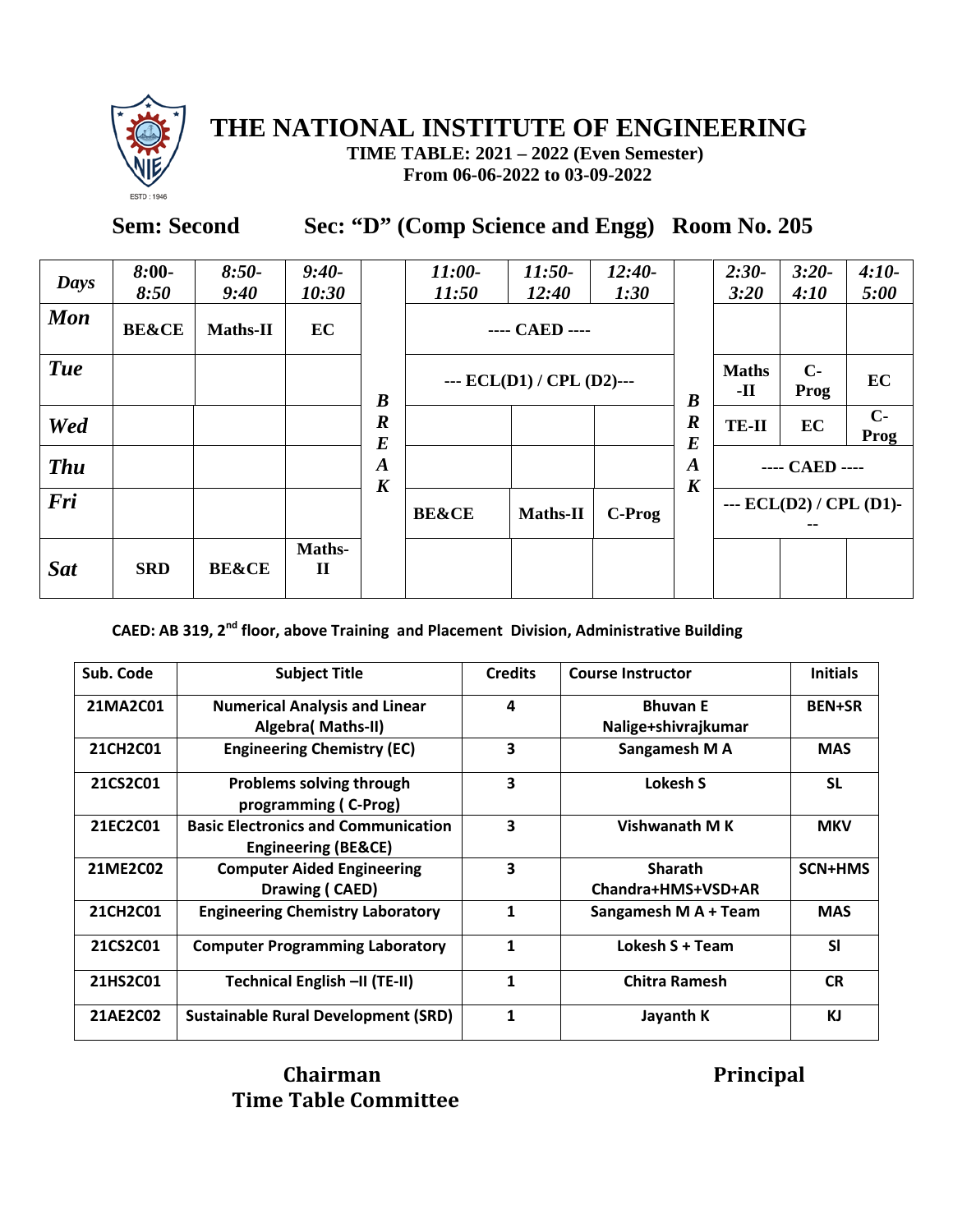

**TIME TABLE: 2021 – 2022 (Even Semester) From 06-06-2022 to 03-09-2022**

### **Sem: Second Sec: "E"( Ele and Comm Engg) Room. No. 206**

|            | $8:00-$          | $8:50-$                   | $9:40-$              |                                                          | $11:00-$        | $11:50-$        | $12:40-$         |                                                 | $2:30-$      | $3:20-$                 | $4:10-$ |
|------------|------------------|---------------------------|----------------------|----------------------------------------------------------|-----------------|-----------------|------------------|-------------------------------------------------|--------------|-------------------------|---------|
| Days       | 8:50             | 9:40                      | 10:30                |                                                          | 11:50           | 12:40           | 1:30             |                                                 | 3:20         | 4:10                    | 5:00    |
| <b>Mon</b> |                  |                           |                      |                                                          | C-Prog          | <b>Maths-II</b> | <b>BE&amp;CE</b> |                                                 |              | --- ECL(E1) / CPL(E2)-- |         |
| <b>Tue</b> |                  |                           |                      | $\boldsymbol{B}$                                         |                 |                 |                  | $\boldsymbol{B}$                                | $C-$<br>Prog | <b>BE&amp;C</b><br>E    | EC      |
| Wed        | <b>BE&amp;CE</b> | EC                        | Mahs-<br>$\mathbf H$ | $\boldsymbol{R}$<br>$\boldsymbol{E}$<br>$\boldsymbol{A}$ |                 | --- CAED ---    |                  | $\boldsymbol{R}$<br>$\bm E$<br>$\boldsymbol{A}$ |              |                         |         |
| <b>Thu</b> |                  | --- ECL(E2) / CPL (E1)--- |                      | $\boldsymbol{K}$                                         | <b>Maths-II</b> | C-Prog          | <b>TE-II</b>     | $\boldsymbol{K}$                                |              |                         |         |
| Fri        |                  |                           |                      |                                                          | EC              | Maths-II        | <b>SRD</b>       |                                                 |              |                         |         |
| <b>Sat</b> |                  | ---- CAED---              |                      |                                                          |                 |                 |                  |                                                 |              |                         |         |

**CAED: AB 319, 2nd floor, above Training and Placement Division, Administrative Building**

| Sub. Code | <b>Subject Title</b>                                              | <b>Credits</b> | <b>Course Instructor</b> | <b>Initials</b> |
|-----------|-------------------------------------------------------------------|----------------|--------------------------|-----------------|
| 21MA2C01  | <b>Numerical Analysis and Linear</b><br>Algebra( Maths-II)        | 4              | Jyothi R + Santhosh HB   | <b>RJ+HBS</b>   |
| 21CH2C01  | <b>Engineering Chemistry (EC)</b>                                 | 3              | Pushpalatha K            | <b>KPL</b>      |
| 21CS2C01  | <b>Problems solving through</b><br>programming (C-Prog)           | 3              | <b>Tojo Mathew</b>       | TM              |
| 21EC2C01  | <b>Basic Electronics and Communication</b><br>Engineering (BE&CE) | 3              | <b>Kavitha S S</b>       | <b>SSK</b>      |
| 21ME2C02  | <b>Computer Aided Engineering Drawing</b><br>CAED)                | 3              | Hulagappa B+MKR+TR+SR    | <b>BH+MKR</b>   |
| 21CH2C01  | <b>Engineering Chemistry Laboratory</b>                           | 1              | Pushpalatha K + Team     | <b>KPL</b>      |
| 21CS2C01  | <b>Computer Programming Laboratory</b>                            | 1              | Toje Mathew + Team       | <b>TM</b>       |
| 21HS2C01  | Technical English -II (TE-II)                                     | 1              | <b>Chitra Ramesh</b>     | <b>CR</b>       |
| 21AE2C02  | <b>Sustainable Rural Development (SRD)</b>                        | 1              | <b>Avinash R</b>         | <b>RA</b>       |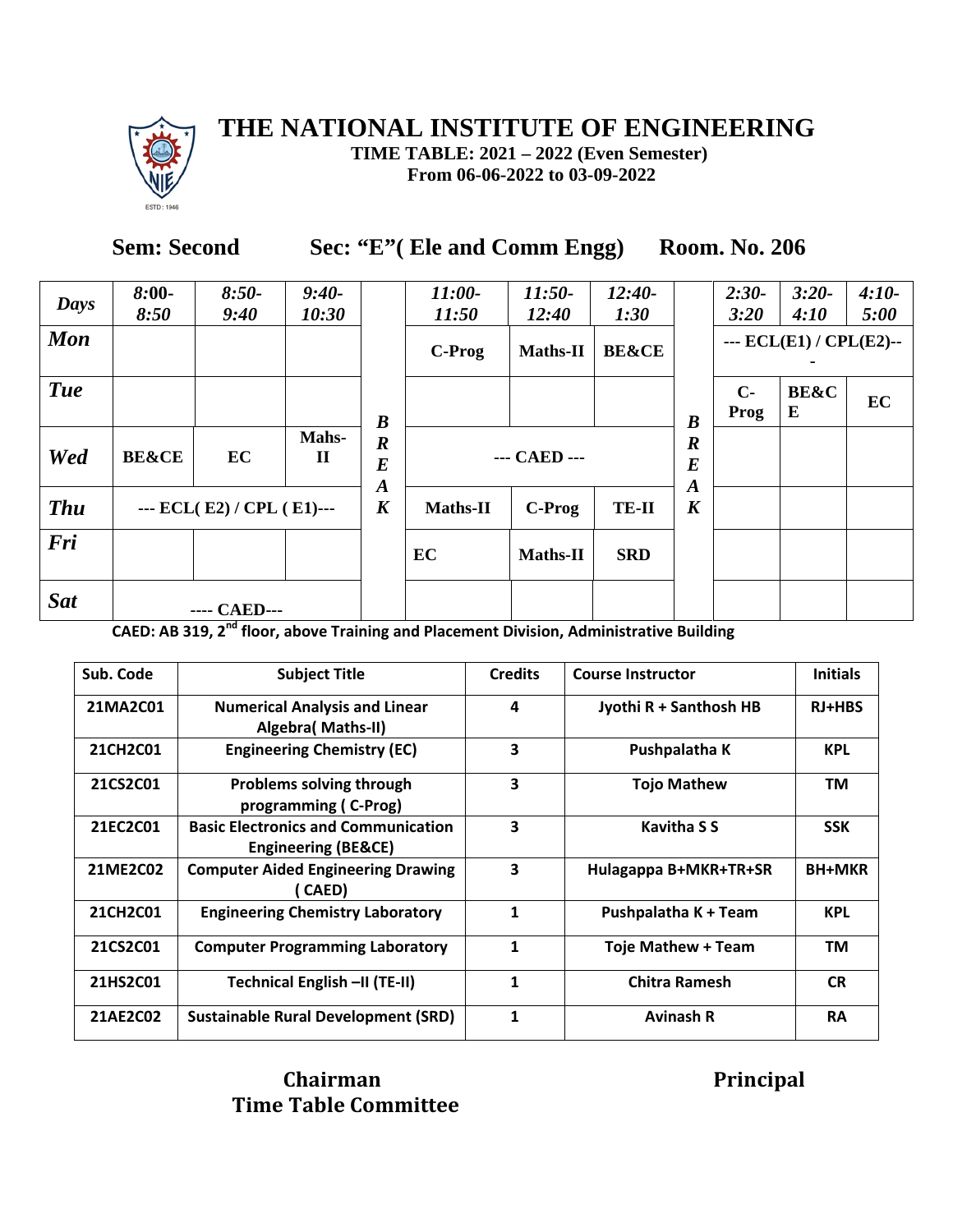

**TIME TABLE: 2021 – 2022 (Even Semester) From 06-06-2022 to 03-09-2022**

# **Sem: Second Sec: "F"( Ele and Comm Engg) Room. No. 206**

| Days       | $8:00-$<br>8:50        | $8:50-$<br>9:40            | $9:40-$<br>10:30             |                                      | $11:00-$<br>11:50 | $11:50-$<br>12:40          | $12:40-$<br>1:30 |                                      | $2:30-$<br>3:20 | $3:20-$<br>4:10 | $4:10-$<br>5:00 |
|------------|------------------------|----------------------------|------------------------------|--------------------------------------|-------------------|----------------------------|------------------|--------------------------------------|-----------------|-----------------|-----------------|
| <b>Mon</b> |                        |                            |                              |                                      |                   |                            |                  |                                      |                 | ---- CAED ---   |                 |
| <b>Tue</b> |                        |                            |                              | $\boldsymbol{B}$                     | EC                | <b>Maths-II</b>            | C-Prog           | $\boldsymbol{B}$                     |                 |                 |                 |
| Wed        |                        |                            |                              | $\boldsymbol{R}$<br>$\bm E$          |                   | ---- ECL (F1)/ CPL (F2)--- |                  | $\boldsymbol{R}$<br>$\bm E$          | EC              | $C-$<br>Prog    | <b>SRD</b>      |
| <b>Thu</b> | C-Prog                 | <b>BE&amp;CE</b>           | <b>Maths-</b><br>$\mathbf H$ | $\boldsymbol{A}$<br>$\boldsymbol{K}$ |                   | ----CAED ----              |                  | $\boldsymbol{A}$<br>$\boldsymbol{K}$ |                 |                 |                 |
| Fri        | Maths-<br>$\mathbf{I}$ | EC                         | <b>BE&amp;C</b><br>E         |                                      |                   |                            |                  |                                      |                 |                 |                 |
| <b>Sat</b> |                        | ---- ECL (F2)/ CPL (F1)--- |                              |                                      | <b>TE-II</b>      | Maths-<br>$\mathbf H$      | <b>BE&amp;CE</b> |                                      |                 |                 |                 |

**CAED: AB 319, 2nd floor, above Training and Placement Division, Administrative Building**

| Sub. Code       | <b>Subject Title</b>                                                         | <b>Credits</b> | <b>Course Instructor</b>  | <b>Initials</b> |
|-----------------|------------------------------------------------------------------------------|----------------|---------------------------|-----------------|
| 21MA2C01        | <b>Numerical Analysis and Linear</b><br>Algebra( Maths-II)                   | 4              | Krupa N + shivarajkumar   | NK+SR           |
| <b>21CH2C01</b> | <b>Engineering Chemistry (EC)</b>                                            | 3              | <b>Nithin KS</b>          | <b>KSN</b>      |
| 21CS2C01        | <b>Problems solving through</b><br>programming (C-Prog)                      | 3              | <b>Tojo Mathew</b>        | TM              |
| 21EC2C01        | <b>Basic Electronics and Communication</b><br><b>Engineering (BE&amp;CE)</b> | 3              | Remya J                   | <b>JR</b>       |
| 21ME2C02        | <b>Computer Aided Engineering Drawing</b><br>( CAED)                         | 3              | Prakash k R+NSS+RK+AJA    | <b>KRP+NSS</b>  |
| 21CH2C01        | <b>Engineering Chemistry Laboratory</b>                                      | 1              | Nithin k S + Team         | <b>NKS</b>      |
| 21CS2C01        | <b>Computer Programming Laboratory</b>                                       | 1              | <b>Toje Mathew + Team</b> | TM              |
| 21HS2C01        | Technical English -II (TE-II)                                                | 1              | <b>Chitra Ramesh</b>      | <b>CR</b>       |
| 21AE2C02        | <b>Sustainable Rural Development (SRD)</b>                                   | 1              | Suma Raj                  | <b>SR</b>       |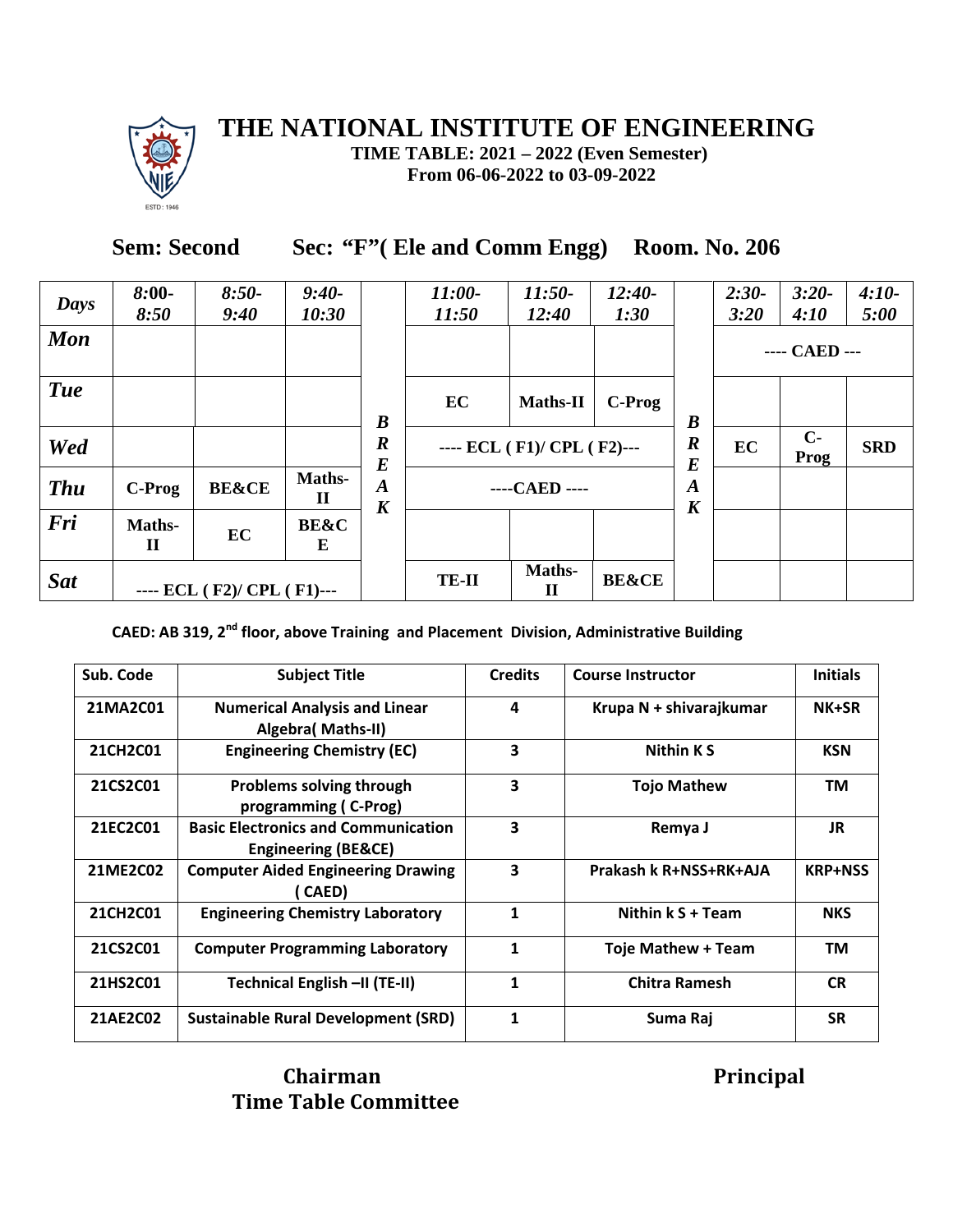

**TIME TABLE: 2021 – 2022 (Even Semester) From 06-06-2022 to 03-09-2022**

**Sem: Second Sec: "G" ( Ind & Prod Engg) Room. No. 207**

| Days       | $8:00-$<br>8:50  | $8:50-$<br>9:40 | $9:40-$<br>10:30 |                                      | $11:00-$<br>11:50 | $11:50-$<br>12:40                       | $12:40-$<br>1:30       |                                      | $2:30-$<br>3:20 | $3:20-$<br>4:10                  | $4:10-$<br>5:00 |  |
|------------|------------------|-----------------|------------------|--------------------------------------|-------------------|-----------------------------------------|------------------------|--------------------------------------|-----------------|----------------------------------|-----------------|--|
| <b>Mon</b> |                  |                 |                  |                                      | EC                | C-Prog                                  | <b>SRD</b>             |                                      |                 |                                  |                 |  |
| <b>Tue</b> |                  |                 |                  | $\boldsymbol{B}$                     |                   |                                         |                        | $\boldsymbol{B}$                     |                 | ---- CAED ---                    |                 |  |
| Wed        |                  |                 |                  | $\boldsymbol{R}$<br>$\boldsymbol{E}$ | <b>BE&amp;CE</b>  | EC                                      | Maths-<br>$\mathbf{I}$ | $\boldsymbol{R}$<br>$\bm E$          |                 | $-$ ECL (G1) / CPL<br>$(G2)$ --- |                 |  |
| <b>Thu</b> |                  |                 |                  | $\boldsymbol{A}$<br>$\boldsymbol{K}$ | <b>BE&amp;CE</b>  | <b>Maths-II</b>                         | C-Prog                 | $\boldsymbol{A}$<br>$\boldsymbol{K}$ |                 |                                  |                 |  |
| Fri        |                  | ---- CAED ----  |                  |                                      | <b>Maths-II</b>   | C-Prog                                  | EC                     |                                      |                 |                                  |                 |  |
| <b>Sat</b> | <b>BE&amp;CE</b> | <b>Maths-II</b> | <b>TE-II</b>     |                                      |                   | $\text{}$ ECL (G2) / CPL (G1) $\text{}$ |                        |                                      |                 |                                  |                 |  |

**CAED: AB 319, 2nd floor, above Training and Placement Division, Administrative Building**

| Sub. Code | <b>Subject Title</b>                                                         | <b>Credits</b> | <b>Course Instructor</b>        | <b>Initials</b>       |
|-----------|------------------------------------------------------------------------------|----------------|---------------------------------|-----------------------|
| 21MA2C01  | <b>Numerical Analysis and Linear</b><br>Algebra( Maths-II)                   | 4              | Jyothi R + Shubha Nagaraj       | <b>RJ+SN</b>          |
| 21CH2C01  | <b>Engineering Chemistry (EC)</b>                                            | 3              | Pushpalatha K                   | <b>KPL</b>            |
| 21CS2C01  | <b>Problems solving through</b><br>programming (C-Prog)                      | 3              | Yuvaraj B N                     | <b>BNY</b>            |
| 21EC2C01  | <b>Basic Electronics and Communication</b><br><b>Engineering (BE&amp;CE)</b> | 3              | Vijay B T                       | <b>BTV</b>            |
| 21ME2C02  | <b>Computer Aided Engineering Drawing</b><br>( CAED)                         | 3              | Y S Varadarajan, SR, MMR,<br>GM | $YSV +$<br><b>MMR</b> |
| 21CH2C01  | <b>Engineering Chemistry Laboratory</b>                                      | 1              | <b>Pushpalath K + Team</b>      | <b>KPL</b>            |
| 21CS2C01  | <b>Computer Programming Laboratory</b>                                       | $\mathbf{1}$   | Yuvaraj B N + Team              | <b>BNY</b>            |
| 21HS2C01  | Technical English -II (TE-II)                                                | $\mathbf{1}$   | <b>Chitra Ramesh</b>            | <b>CR</b>             |
| 21AE2C02  | Sustainable Rural Development (SRD)                                          | 1              | Madan Kumar L                   | <b>LMK</b>            |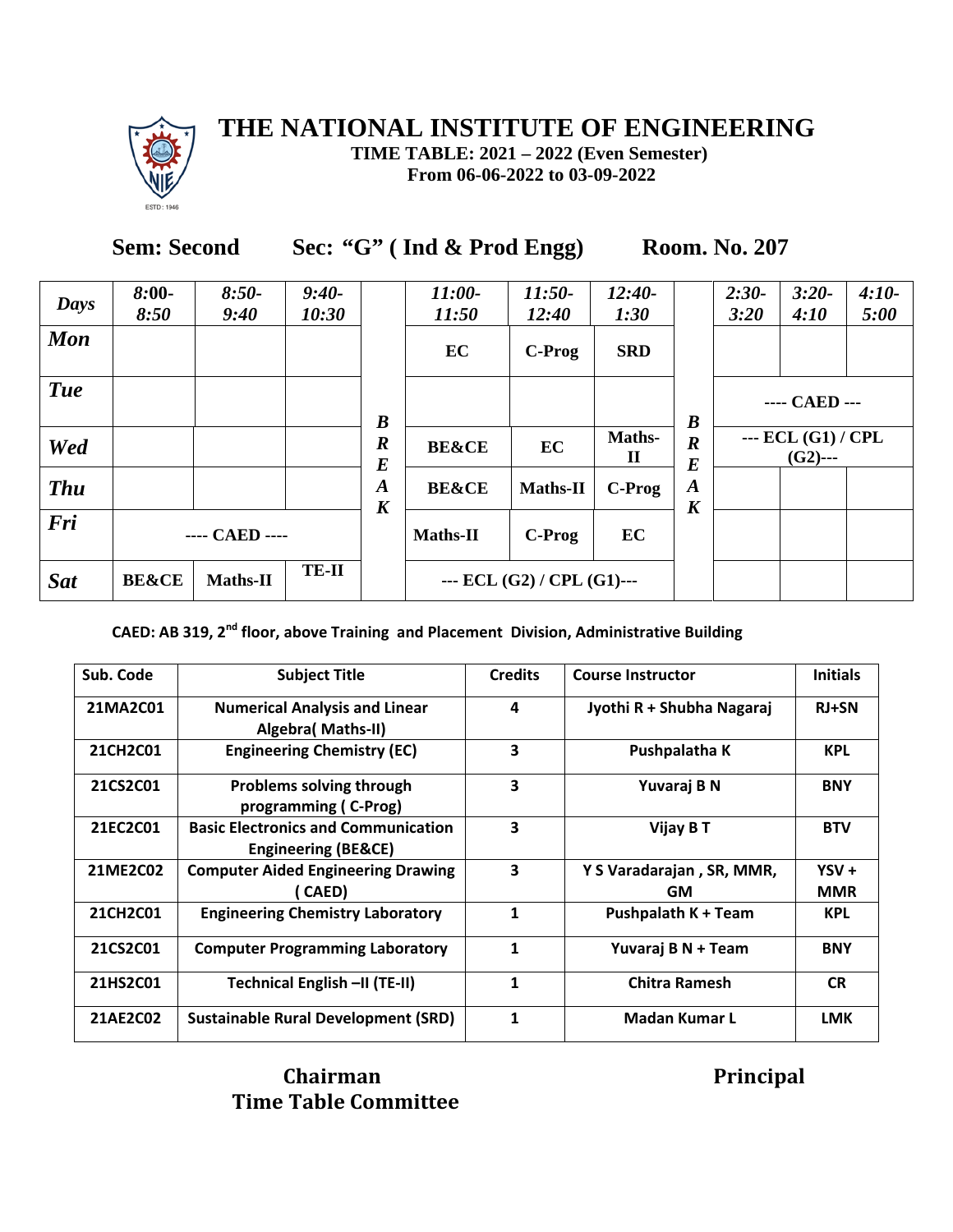

**TIME TABLE: 2021 – 2022 (Even Semester) From 06-06-2022 to 03-09-2022**

# **Sem: Second Sec: "H" ( Ele and Elec Engg) Room. No. 208**

| <b>Days</b> | $8:00-$<br>8:50 | $8:50-$<br>9:40 | $9:40-$<br>10:30 |                                      | $11:00-$<br>11:50 | $11:50-$<br>12:40           | $12:40-$<br>1:30 |                                      | $2:30-$<br>3:20                          | $3:20-$<br>4:10              | $4:10-$<br>5:00 |
|-------------|-----------------|-----------------|------------------|--------------------------------------|-------------------|-----------------------------|------------------|--------------------------------------|------------------------------------------|------------------------------|-----------------|
| <b>Mon</b>  |                 |                 |                  |                                      | <b>TE-II</b>      | Maths-<br>$\mathbf H$       |                  |                                      | $---$ EPL $(H1)$ /<br><b>BESL(H2)---</b> |                              |                 |
| <b>Tue</b>  |                 |                 |                  | $\boldsymbol{B}$                     | EP                | EM                          | <b>BEE</b>       | $\boldsymbol{B}$                     |                                          |                              |                 |
| Wed         |                 |                 |                  | $\boldsymbol{R}$<br>$\bm E$          |                   |                             |                  | $\boldsymbol{R}$<br>$\boldsymbol{E}$ | <b>Maths</b><br>-11                      | EP                           | <b>MES</b>      |
| <b>Thu</b>  |                 |                 |                  | $\boldsymbol{A}$<br>$\boldsymbol{K}$ |                   | ---- EPL (H1) / BESL(H2)--- |                  | $\boldsymbol{A}$<br>$\boldsymbol{K}$ | <b>BEE</b>                               | <b>Maths</b><br>$\mathbf{H}$ | I&DT            |
| Fri         | EM              | <b>Maths-II</b> | <b>MES</b>       |                                      |                   |                             |                  |                                      |                                          |                              |                 |
| <b>Sat</b>  |                 |                 |                  |                                      | EM                | EP                          | <b>BEE</b>       |                                      |                                          |                              |                 |

| Sub. Code | <b>Subject Title</b>                            | <b>Credits</b>          | <b>Course Instructor</b> | <b>Initials</b> |
|-----------|-------------------------------------------------|-------------------------|--------------------------|-----------------|
| 21MA2C01  | <b>Numerical Analysis and Linear</b>            | $\overline{\mathbf{4}}$ | <b>Bhuvan E</b>          | <b>BEN+SR</b>   |
|           | Algebra( Maths-II)                              |                         | Nalige+shivarajkumar     |                 |
| 21PH2C01  | <b>Engineering Physics (EP)</b>                 | 3                       | Doreswamy S              | <b>SD</b>       |
| 21CV2C01  | <b>Engineering Mechanics (EM)</b>               | 3                       | Pooja PK                 | <b>PKP</b>      |
| 21ME2C01  | <b>Mechanical Engineering Sciences</b><br>(MES) | 3                       | <b>Bharath Raj L</b>     | <b>BRL</b>      |
| 21EE2C02  | <b>Basic Electrical Engineering (BEE)</b>       | 3                       | Gowrishankar S           | <b>GS</b>       |
| 21PH2C01  | <b>Engineering Physics Laboratory</b>           | 1                       | Doreswamy S + Team       | <b>SD</b>       |
| 21EE2C01  | <b>Basic Electrical Sciences Laboratory</b>     | 1                       | $GS+SRM = JVN + MTA$     | GS+JVN          |
| 21HS2C01  | Technical English -II (TE-II)                   | 1                       | <b>Chitra Ramesh</b>     | <b>CR</b>       |
| 21AE2C02  | <b>Innovation and Design Thinking</b><br>(I&DT) | 1                       | Ajay Anand               | <b>AJA</b>      |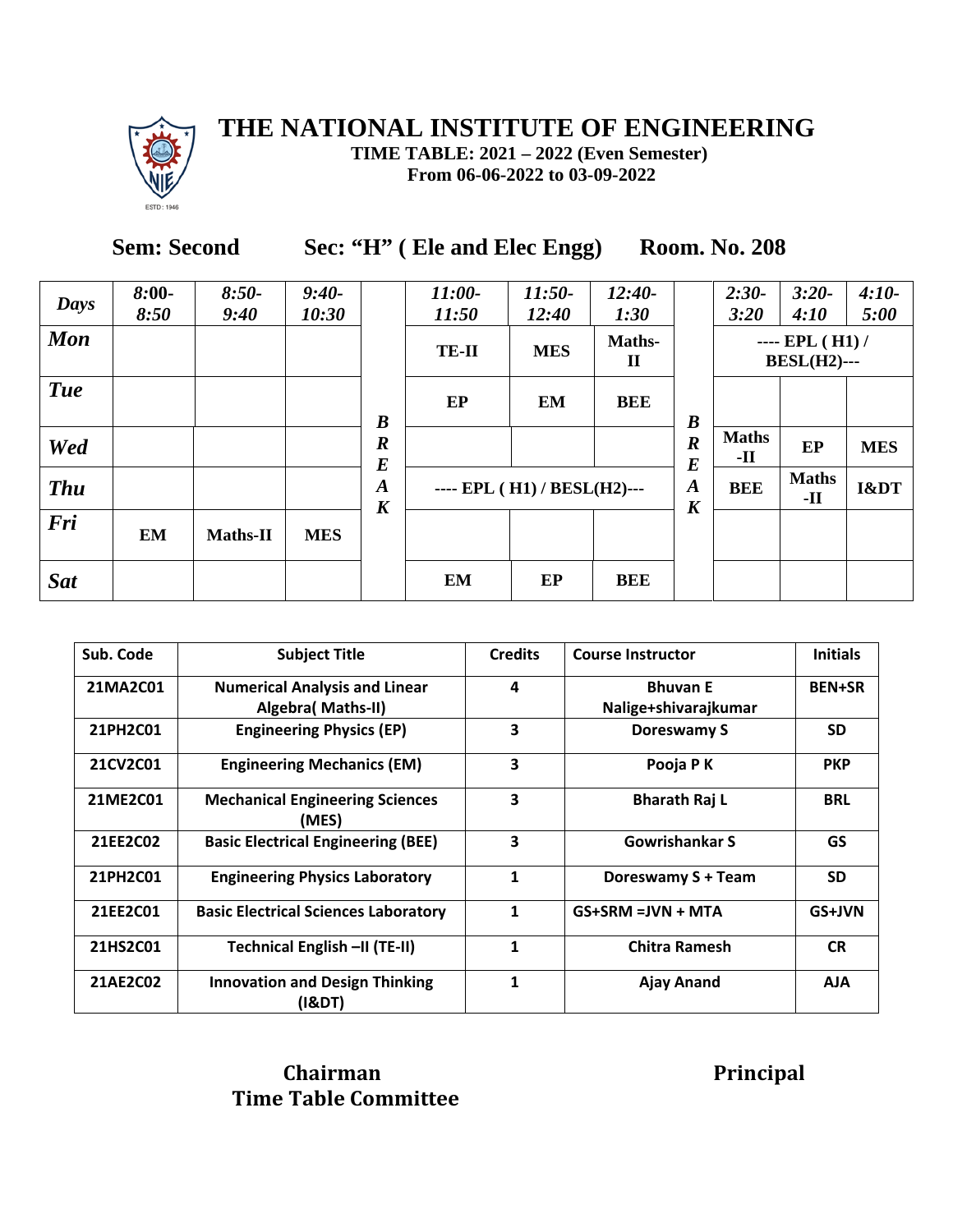

**TIME TABLE: 2021 – 2022 (Even Semester) From 06-06-2022 to 03-09-2022**

### **Sem: Second Sec:"I"(Ele and Elec Engg) Room. No. 208**

| Days       | $8:00-$<br>8:50        | $8:50-$<br>9:40 | $9:40-$<br>10:30       |                                                          | $11:00-$<br>11:50 | $11:50-$<br>12:40           | $12:40-$<br>1:30 |                                                 | $2:30-$<br>3:20 | $3:20-$<br>4:10                        | $4:10-$<br>5:00 |
|------------|------------------------|-----------------|------------------------|----------------------------------------------------------|-------------------|-----------------------------|------------------|-------------------------------------------------|-----------------|----------------------------------------|-----------------|
| <b>Mon</b> | <b>MES</b>             | EP              | Maths-<br>$\mathbf{I}$ |                                                          |                   | ---- EPL (I1) / BESL(I2)--- |                  |                                                 |                 |                                        |                 |
| <b>Tue</b> |                        |                 |                        | $\boldsymbol{B}$                                         |                   |                             |                  | $\boldsymbol{B}$                                | <b>EM</b>       | <b>Maths</b><br>$\mathbf{H}$           | I&DT            |
| Wed        |                        |                 | <b>MES</b><br>208      | $\boldsymbol{R}$<br>$\boldsymbol{E}$<br>$\boldsymbol{A}$ | Maths-II          | <b>BEE</b>                  | <b>EM</b>        | $\boldsymbol{R}$<br>$\bm E$<br>$\boldsymbol{A}$ |                 |                                        |                 |
| <b>Thu</b> |                        |                 |                        | $\boldsymbol{K}$                                         | EP                | <b>EM</b>                   | <b>BEE</b>       | $\boldsymbol{K}$                                |                 | $--- EPL (I2) /$<br><b>BESL(I1)---</b> |                 |
| Fri        |                        |                 |                        |                                                          | <b>MES</b>        | <b>TE-II</b>                | EP               |                                                 |                 |                                        |                 |
| <b>Sat</b> | Maths-<br>$\mathbf{I}$ | <b>BEE</b>      |                        |                                                          |                   |                             |                  |                                                 |                 |                                        |                 |

| Sub. Code | <b>Subject Title</b>                                       | <b>Credits</b> | <b>Course Instructor</b> | <b>Initials</b> |
|-----------|------------------------------------------------------------|----------------|--------------------------|-----------------|
| 21MA2C01  | <b>Numerical Analysis and Linear</b><br>Algebra( Maths-II) | 4              | Krupa N + Darshan N S    | <b>NK+NSD</b>   |
| 21PH2C01  | <b>Engineering Physics (EC)</b>                            | 3              | <b>Neetha S</b>          | <b>SN</b>       |
| 21CV2C01  | <b>Engineering Mechanics (EM)</b>                          | 3              | <b>Chandramouli PN</b>   | <b>PNC</b>      |
| 21ME2C01  | <b>Mechanical Engineering Sciences</b><br>(MES)            | 3              | <b>SriRaksha</b>         | <b>SR</b>       |
| 21EE2C02  | <b>Basic Electrical Engineering (BEE)</b>                  | 3              | Neeli Mallikarjuna       | <b>NM</b>       |
| 21PH2C01  | <b>Engineering Physics Laboratory</b>                      | 1              | Neetha S + Team          | <b>SN</b>       |
| 21EE2C01  | <b>Basic Electrical Sciences Laboratory</b>                | 1              | SRN+NM + SMS             | SRDM+NM         |
| 21HS2C01  | Technical English -II (TE-II)                              | 1              | <b>Chitra Ramesh</b>     | <b>CR</b>       |
| 21AE2C02  | <b>Innovation and Design Thinking</b><br>(I&DT)            | 1              | Vinod Kumar H P          | <b>VK</b>       |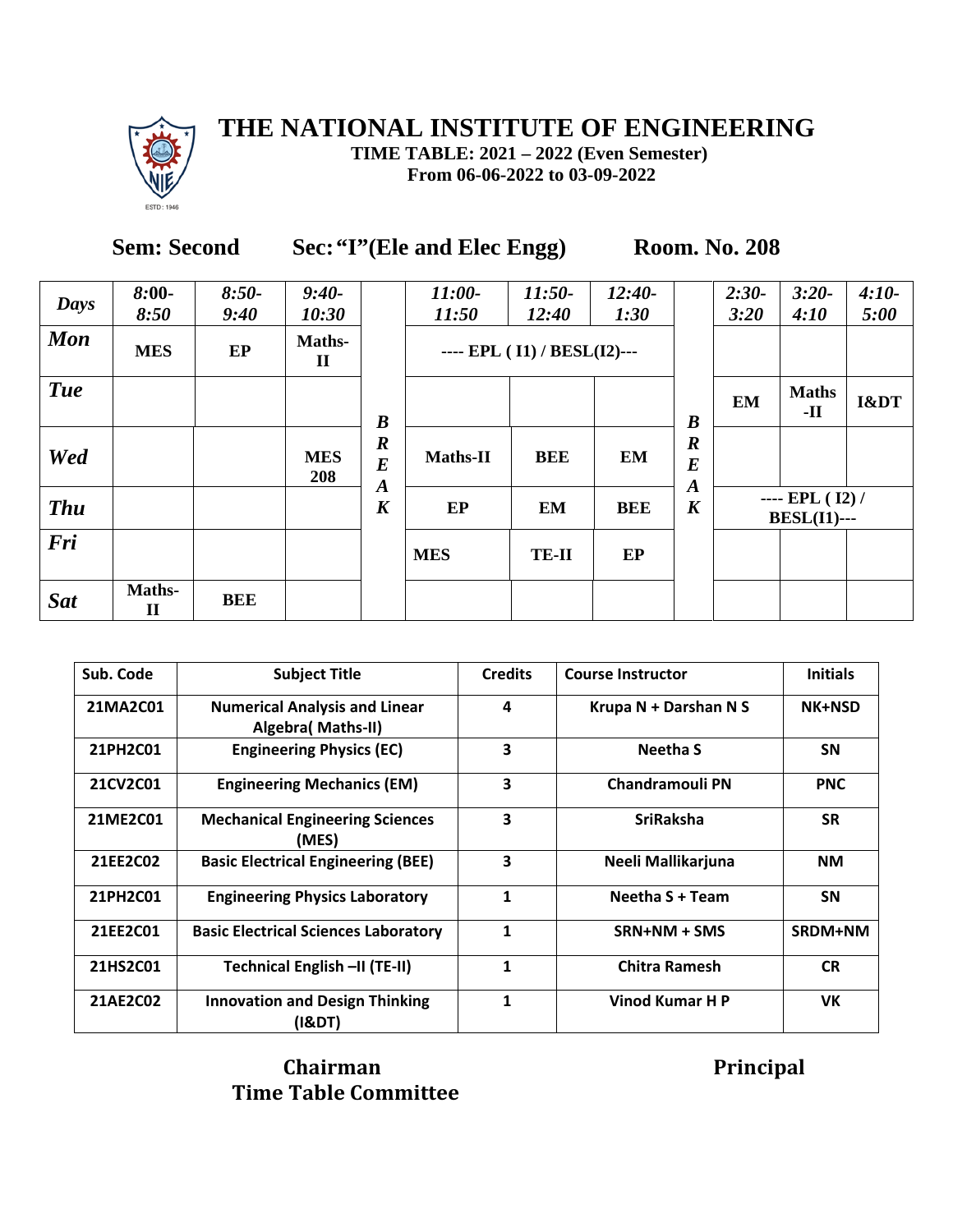

**TIME TABLE: 2021 – 2022 (Even Semester) From 06-06-2022 to 03-09-2022**

| <b>Sem: Second</b> | Sec: "J"(Info Scie & Engg) |
|--------------------|----------------------------|
|--------------------|----------------------------|

**Room. No.** 210

| Days       | $8:00-$<br>8:50 | $8:50-$<br>9:40              | $9:40-$<br>10:30      |                                      | $11:00-$<br>11:50 | $11:50-$<br>12:40            | $12:40-$<br>1:30 |                                      | $2:30-$<br>3:20 | $3:20-$<br>4:10     | $4:10-$<br>5:00 |
|------------|-----------------|------------------------------|-----------------------|--------------------------------------|-------------------|------------------------------|------------------|--------------------------------------|-----------------|---------------------|-----------------|
| <b>Mon</b> | <b>BEE</b>      | <b>EM</b>                    | I&DT                  |                                      |                   |                              |                  |                                      |                 |                     |                 |
| <b>Tue</b> |                 | ---- EPL ( J1) / BESL(J2)--- |                       | $\boldsymbol{B}$                     | <b>Maths-II</b>   | <b>TE-II</b>                 | EP               | $\boldsymbol{B}$                     |                 |                     |                 |
| Wed        |                 |                              |                       | $\boldsymbol{R}$<br>$\boldsymbol{E}$ |                   |                              |                  | $\boldsymbol{R}$<br>$\bm E$          | <b>EM</b>       | <b>Maths</b><br>-11 | <b>BEE</b>      |
| <b>Thu</b> |                 |                              |                       | $\boldsymbol{A}$<br>$\boldsymbol{K}$ | <b>MES</b>        | EP                           | <b>BEE</b>       | $\boldsymbol{A}$<br>$\boldsymbol{K}$ |                 |                     |                 |
| Fri        | <b>MES</b>      | EP                           | Maths-<br>$\mathbf H$ |                                      |                   | ---- EPL ( J2) / BESL(J1)--- |                  |                                      |                 |                     |                 |
| <b>Sat</b> |                 |                              |                       |                                      | <b>MES</b>        | <b>EM</b>                    | Maths-<br>П      |                                      |                 |                     |                 |

| Sub. Code | <b>Subject Title</b>                                              | <b>Credits</b> | <b>Course Instructor</b> | <b>Initials</b> |
|-----------|-------------------------------------------------------------------|----------------|--------------------------|-----------------|
| 21MA2C01  | <b>Numerical Analysis and Linear</b><br><b>Algebra</b> (Maths-II) | 4              | Krupa N + Roopa S V      | <b>NK+SVR</b>   |
| 21PH2C01  | <b>Engineering Physics (EP)</b>                                   | 3              | <b>Neetha S</b>          | <b>SN</b>       |
| 21CV2C01  | <b>Engineering Mechanics (EM)</b>                                 | 3              | <b>Abhishek A P</b>      | <b>APA</b>      |
| 21ME2C01  | <b>Mechanical Engineering Sciences</b><br>(MES)                   | 3              | Deepak P                 | <b>DP</b>       |
| 21EE2C02  | <b>Basic Electrical Engineering (BEE)</b>                         | 3              | Shruthi B                | <b>SB</b>       |
| 21PH2C01  | <b>Engineering Physics Laboratory</b>                             | 1              | Neetha S + Team          | <b>SN</b>       |
| 21EE2C01  | <b>Basic Electrical Sciences Laboratory</b>                       | 1              | <b>JVN+MTA+SRM</b>       | <b>JVN+SRM</b>  |
| 21HS2C01  | Technical English -II (TE-II)                                     | 1              | <b>Chitra Ramesh</b>     | <b>CR</b>       |
| 21AE2C02  | <b>Innovation and Design Thinking</b><br>(I&DT)                   | 1              | SriRaksha R              | <b>SR</b>       |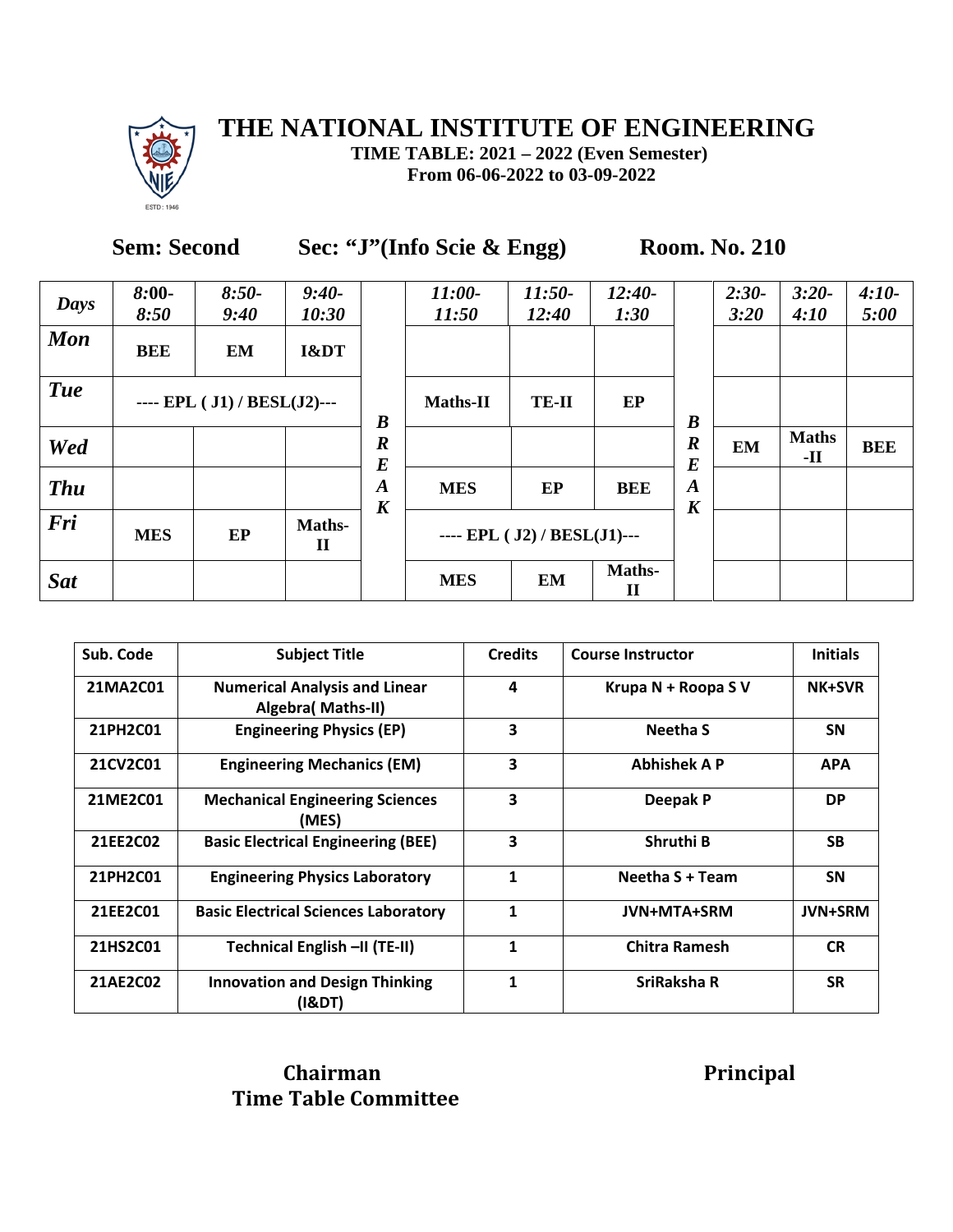

**TIME TABLE: 2021 – 2022 (Even Semester) From 06-06-2022 to 03-09-2022**

**Sem: Second** Sec: "K" ( Info Scie & Engg) Room. No. 210

| Days       | $8:00-$<br>8:50        | $8:50-$<br>9:40 | $9:40-$<br>10:30 |                                      | 11:00-<br>11:50 | $11:50-$<br>12:40           | $12:40-$<br>1:30 |                                      | $2:30-$<br>3:20 | $3:20-$<br>4:10                         | $4:10-$<br>5:00        |
|------------|------------------------|-----------------|------------------|--------------------------------------|-----------------|-----------------------------|------------------|--------------------------------------|-----------------|-----------------------------------------|------------------------|
| <b>Mon</b> |                        |                 |                  |                                      | EP              | <b>EM</b>                   | <b>BEE</b>       |                                      |                 |                                         |                        |
| <b>Tue</b> | Maths-<br>$\mathbf{I}$ | <b>BEE</b>      | EP               | $\boldsymbol{B}$<br>$\boldsymbol{R}$ |                 | ---- EPL (K1) / BESL(K2)--- |                  | $\boldsymbol{B}$<br>$\boldsymbol{R}$ |                 |                                         |                        |
| Wed        |                        |                 |                  | $\bm E$<br>$\boldsymbol{A}$          | <b>TE-II</b>    | <b>MES</b>                  | <b>BEE</b>       | $\bm E$<br>$\boldsymbol{A}$          |                 |                                         |                        |
| <b>Thu</b> |                        |                 |                  | $\boldsymbol{K}$                     |                 |                             |                  | $\boldsymbol{K}$                     | I&DT            | <b>MES</b>                              | Maths-<br>$\mathbf{I}$ |
| Fri        |                        |                 |                  |                                      | Maths-II        | EP                          | EM               |                                      |                 | ---- $EPL (K2) /$<br><b>BESL(K1)---</b> |                        |
| <b>Sat</b> | EM                     | <b>MES</b>      | <b>Maths-II</b>  |                                      |                 |                             |                  |                                      |                 |                                         |                        |

| Sub. Code | <b>Subject Title</b>                                       | <b>Credits</b> | <b>Course Instructor</b>                  | <b>Initials</b> |
|-----------|------------------------------------------------------------|----------------|-------------------------------------------|-----------------|
| 21MA2C01  | <b>Numerical Analysis and Linear</b><br>Algebra( Maths-II) | 4              | <b>Bhuvan E Nalige +</b><br>Shivarajkumar | <b>BEN+SR</b>   |
| 21PH2C01  | <b>Engineering Physics (EP)</b>                            | 3              | Sankarshan B M                            | <b>BMS</b>      |
| 21CV2C01  | <b>Engineering Mechanics (EM)</b>                          | 3              | Sachin V                                  | <b>VS</b>       |
| 21ME2C01  | <b>Mechanical Engineering Sciences</b><br>(MES)            | 3              | <b>Bharath Raj L</b>                      | <b>BRL</b>      |
| 21EE2C02  | <b>Basic Electrical Engineering (BEE)</b>                  | 3              | Shree Harshitha SM                        | <b>SH</b>       |
| 21PH2C01  | <b>Engineering Physics Laboratory</b>                      | 1              | Sankarshan B M + Team                     | <b>BMS</b>      |
| 21EE2C01  | <b>Basic Electrical Sciences Laboratory</b>                | 1              | SN+SRDN +SBR                              | SN+SBR          |
| 21HS2C01  | Technical English -II (TE-II)                              | 1              | <b>Chitra Ramesh</b>                      | <b>CR</b>       |
| 21AE2C02  | <b>Innovation and Design Thinking</b><br>(I&DT)            | 1              | Tejappanavara Raghavendra                 | <b>TR</b>       |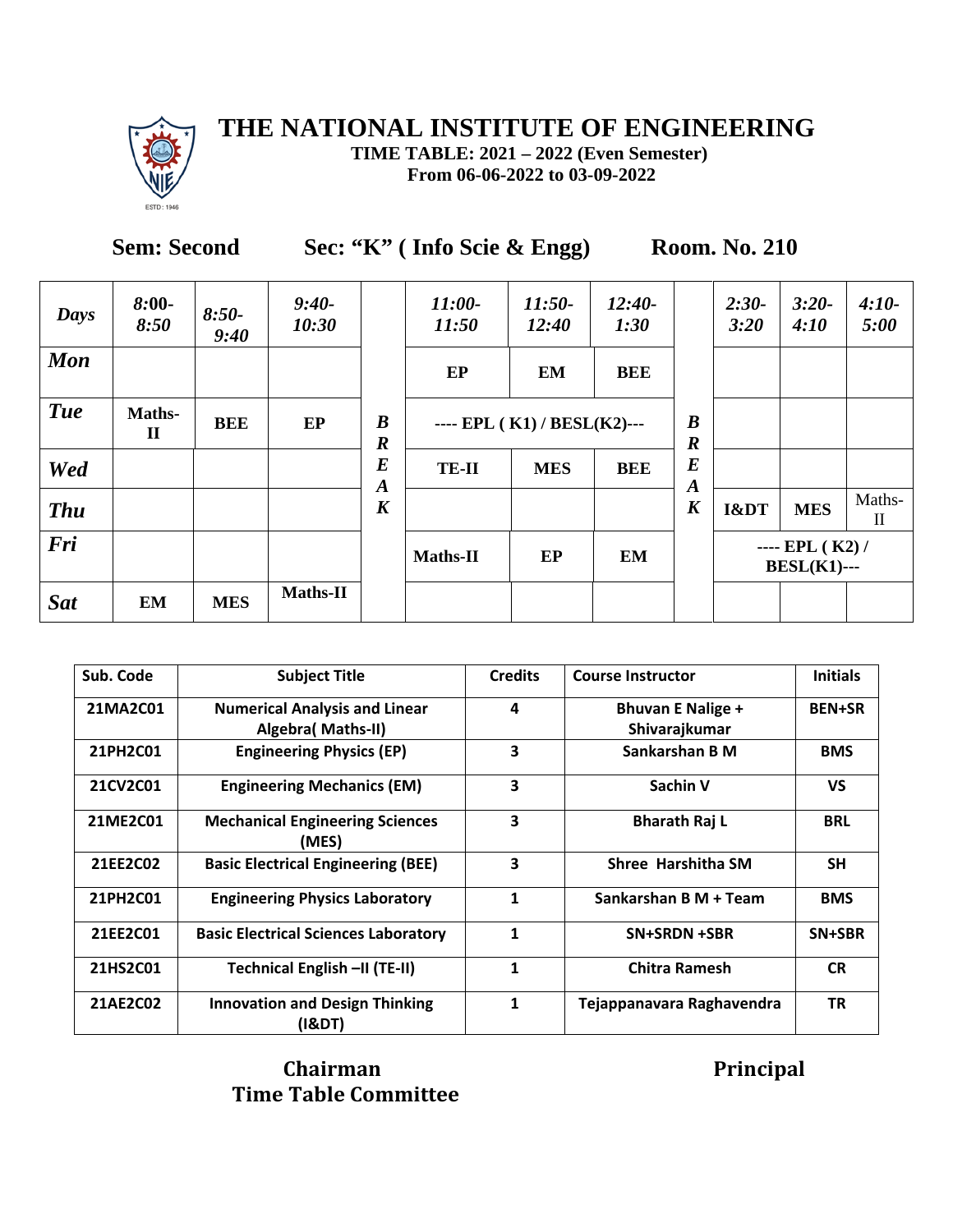

**TIME TABLE: 2021 – 2022 (Even Semester) From 06-06-2022 to 03-09-2022**

Sem: Second Sec: "L" ( Mech Engg) Room. No. 213

| <b>Days</b> | $8:00-$<br>8:50 | $8:50-$<br>9:40             | $9:40-$<br>10:30 |                                      | 11:00-<br>11:50 | 11:50-<br>12:40             | $12:40-$<br>1:30       |                                      | $2:30-$<br>3:20     | $3:20-$<br>4:10       | $4:10-$<br>5:00 |
|-------------|-----------------|-----------------------------|------------------|--------------------------------------|-----------------|-----------------------------|------------------------|--------------------------------------|---------------------|-----------------------|-----------------|
| <b>Mon</b>  | <b>EM</b>       | <b>MES</b>                  | EP               |                                      |                 |                             |                        |                                      |                     |                       |                 |
| <b>Tue</b>  |                 |                             |                  | $\boldsymbol{B}$                     | <b>EM</b>       | <b>BEE</b>                  | Maths-<br>$\mathbf{I}$ | $\boldsymbol{B}$                     |                     |                       |                 |
| Wed         |                 |                             |                  | $\boldsymbol{R}$<br>$\boldsymbol{E}$ |                 | ---- EPL (L1) / BESL(L2)--- |                        | $\boldsymbol{R}$<br>$\bm E$          | <b>MES</b>          | <b>Maths</b><br>$-II$ | I&DT            |
| <b>Thu</b>  |                 |                             |                  | $\boldsymbol{A}$<br>$\boldsymbol{K}$ | TE-II           | <b>BEE</b>                  | EP                     | $\boldsymbol{A}$<br>$\boldsymbol{K}$ |                     |                       |                 |
| Fri         |                 |                             |                  |                                      |                 |                             |                        |                                      | <b>Maths</b><br>-11 | EP                    | <b>EM</b>       |
| <b>Sat</b>  |                 | ---- EPL (L2) / BESL(L1)--- |                  |                                      | <b>Maths-II</b> | <b>MES</b>                  | BEE                    |                                      |                     |                       |                 |

| Sub. Code | <b>Subject Title</b>                                       | <b>Credits</b> | <b>Course Instructor</b>  | <b>Initials</b> |
|-----------|------------------------------------------------------------|----------------|---------------------------|-----------------|
| 21MA2C01  | <b>Numerical Analysis and Linear</b><br>Algebra( Maths-II) | 4              | Darshan N S + Veeranayaka | <b>NSD+VN</b>   |
| 21PH2C01  | <b>Engineering Physics (EP)</b>                            | 3              | Deepa Urs M V             | <b>MVD</b>      |
| 21CV2C01  | <b>Engineering Mechanics (EM)</b>                          | 3              | <b>Avinash R</b>          | <b>RA</b>       |
| 21ME2C01  | <b>Mechanical Engineering Sciences</b><br>(MES)            | 3              | <b>Sharath Chandra</b>    | <b>SCN</b>      |
| 21EE2C02  | <b>Basic Electrical Engineering (BEE)</b>                  | 3              | Saritha M                 | <b>SRM</b>      |
| 21PH2C01  | <b>Engineering Physics Laboratory</b>                      | 1              | Deepa Urs M V + Team      | <b>MVD</b>      |
| 21EE2C01  | <b>Basic Electrical Sciences Laboratory</b>                | 1              | <b>SRDN+SMS +SRM</b>      | SRDN+SRM        |
| 21HS2C01  | Technical English -II (TE-II)                              | 1              | <b>Chitra Ramesh</b>      | <b>CR</b>       |
| 21AE2C02  | <b>Innovation and Design Thinking</b><br>(I&DT)            | 1              | Abhinanda Roy             | <b>AR</b>       |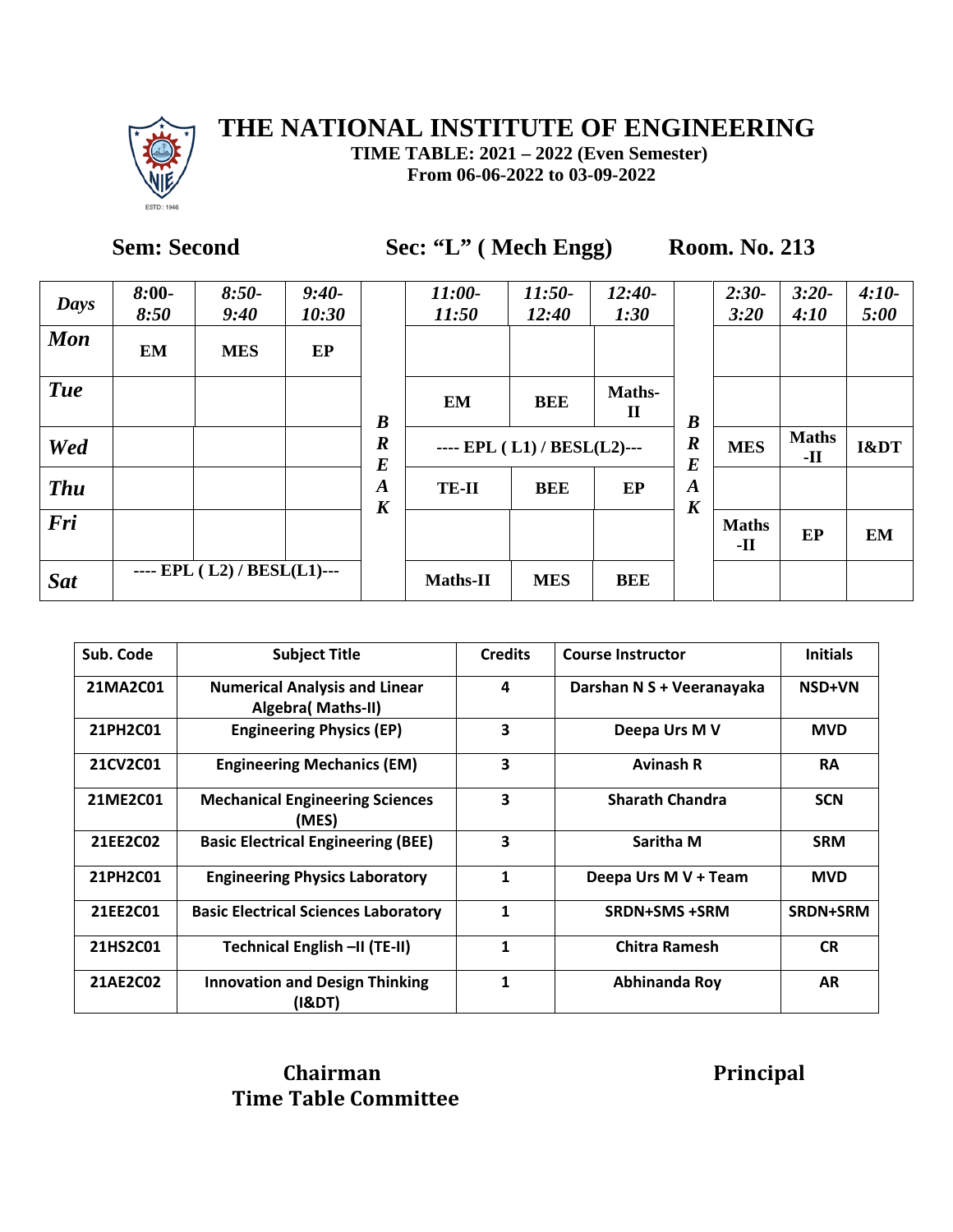

**TIME TABLE: 2021 – 2022 (Even Semester) From 06-06-2022 to 03-09-2022**

# **Sem: Second Sec: "M"(Mech Engg) Room. No. 213**

| Days       | $8:00-$<br>8:50        | $8:50-$<br>9:40 | $9:40-$<br>10:30 |                                      | 11:00-<br>11:50             | $11:50-$<br>12:40 | $12:40-$<br>1:30      |                                      | $2:30-$<br>3:20                          | $3:20-$<br>4:10 | $4:10-$<br>5:00 |
|------------|------------------------|-----------------|------------------|--------------------------------------|-----------------------------|-------------------|-----------------------|--------------------------------------|------------------------------------------|-----------------|-----------------|
| <b>Mon</b> |                        |                 |                  |                                      | <b>EM</b>                   | EP                | Maths-<br>$\mathbf H$ |                                      |                                          |                 |                 |
| <b>Tue</b> | EM                     | EP              | <b>MES</b>       | $\boldsymbol{B}$                     |                             |                   |                       | $\boldsymbol{B}$                     |                                          |                 |                 |
| Wed        |                        |                 |                  | $\boldsymbol{R}$<br>$\bm E$          | <b>Maths-II</b>             | <b>MES</b>        | <b>BEE</b>            | $\boldsymbol{R}$<br>$\bm E$          | $---$ EPL $(M1) /$<br><b>BESL(M2)---</b> |                 |                 |
| <b>Thu</b> |                        |                 |                  | $\boldsymbol{A}$<br>$\boldsymbol{K}$ |                             |                   |                       | $\boldsymbol{A}$<br>$\boldsymbol{K}$ | <b>Maths</b><br>-11                      | <b>EM</b>       | <b>TE-II</b>    |
| Fri        |                        |                 |                  |                                      | EP                          | I&DT              | BEE                   |                                      |                                          |                 |                 |
| <b>Sat</b> | Maths-<br>$\mathbf{I}$ | <b>MES</b>      | <b>BEE</b>       |                                      | ---- EPL (M2) / BESL(M1)--- |                   |                       |                                      |                                          |                 |                 |

| Sub. Code | <b>Subject Title</b>                                       | <b>Credits</b>          | <b>Course Instructor</b>                | <b>Initials</b> |
|-----------|------------------------------------------------------------|-------------------------|-----------------------------------------|-----------------|
| 21MA2C01  | <b>Numerical Analysis and Linear</b><br>Algebra( Maths-II) | 4                       | Darshan N S + Bhuvan E<br><b>Nalige</b> | <b>NSD+BEN</b>  |
| 21PH2C01  | <b>Engineering Physics (EP)</b>                            | 3                       | Parameswara P                           | <b>PP</b>       |
| 21CV2C01  | <b>Engineering Mechanics (EM)</b>                          | 3                       | <b>Anand M H</b>                        | <b>MHA</b>      |
| 21ME2C01  | <b>Mechanical Engineering Sciences</b><br>(MES)            | $\overline{\mathbf{3}}$ | <b>Sunil Gaekwad</b>                    | SG              |
| 21EE2C02  | <b>Basic Electrical Engineering (BEE)</b>                  | $\overline{\mathbf{3}}$ | Reshma P                                | <b>RP</b>       |
| 21PH2C01  | <b>Engineering Physics Laboratory</b>                      | $\mathbf{1}$            | Parameswara P + Team                    | <b>PP</b>       |
| 21EE2C01  | <b>Basic Electrical Sciences Laboratory</b>                | $\mathbf{1}$            | OSP+MTA +SMS                            | OSP+SMS         |
| 21HS2C01  | Technical English -II (TE-II)                              | $\mathbf{1}$            | <b>Chitra Ramesh</b>                    | <b>CR</b>       |
| 21AE2C02  | <b>Innovation and Design Thinking</b><br>(18DT)            | 1                       | <b>Bharat Raj L</b>                     | <b>BRL</b>      |